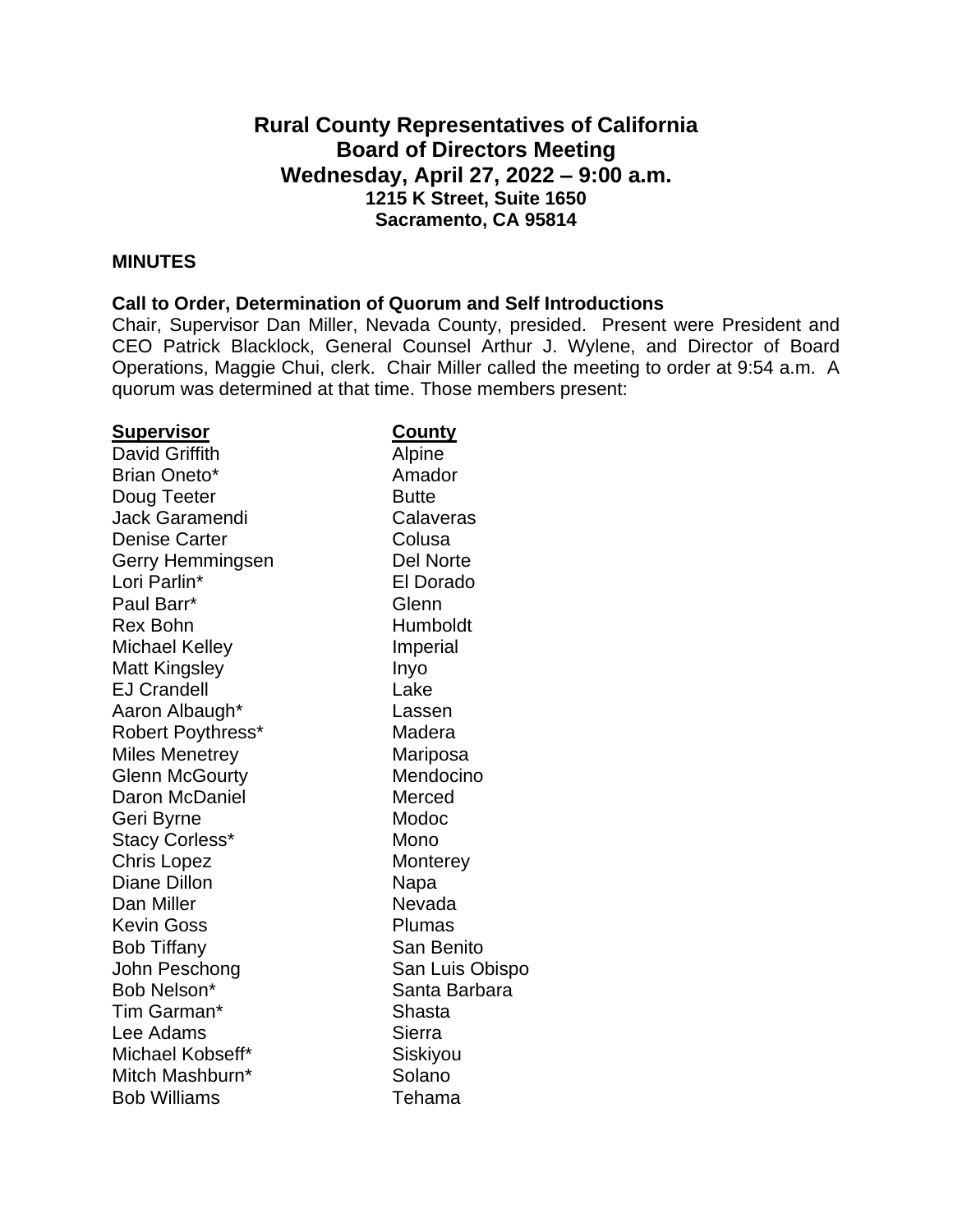| <b>Trinity</b> |
|----------------|
| Tulare         |
| Tuolumne       |
| Yuba           |
|                |

# **Absent**

| Placer |
|--------|
| Sonoma |
| Sutter |
| Yolo   |
|        |

\*Attendance via Zoom

#### **Pledge of Allegiance**

#### **Public Comments** None

### **Consent Agenda**

- **a. March 9, 2022 Board of Directors Meeting Minutes**
- **b. RCRC Resolution TC004-22: Authorizing Remote and Hybrid Teleconference Meetings of the RCRC Board of Directors Pursuant to Assembly Bill 361**
- **c. Establishment of Board of Directors Ad Hoc Advisory Committee on Drought and Water Resiliency**
- **d. Establishment of Board of Directors Ad Hoc Advisory Committee on Cannabis**
- **e. RCRC Communications Plan – Implementation Update**

Chair, Supervisor Dan Miller, Nevada County, called for approval of the above-listed consent agenda items.

**Supervisor Kevin Goss, Plumas County, motioned to approve the following: Minutes from the March 9, 2022 Board of Directors Meeting; RCRC Resolution TC004-22; Establishment of Board of Directors Ad Hoc Advisory Committee on Drought and Water Resiliency; Establishment of Board of Directors Ad Hoc Advisory Committee on Cannabis; and, filing and receipt of the RCRC Communications Plan – Implementation Update. Supervisor Denise Carter, Colusa County seconded the motion. Motion passed with all Supervisors present voting "Aye."**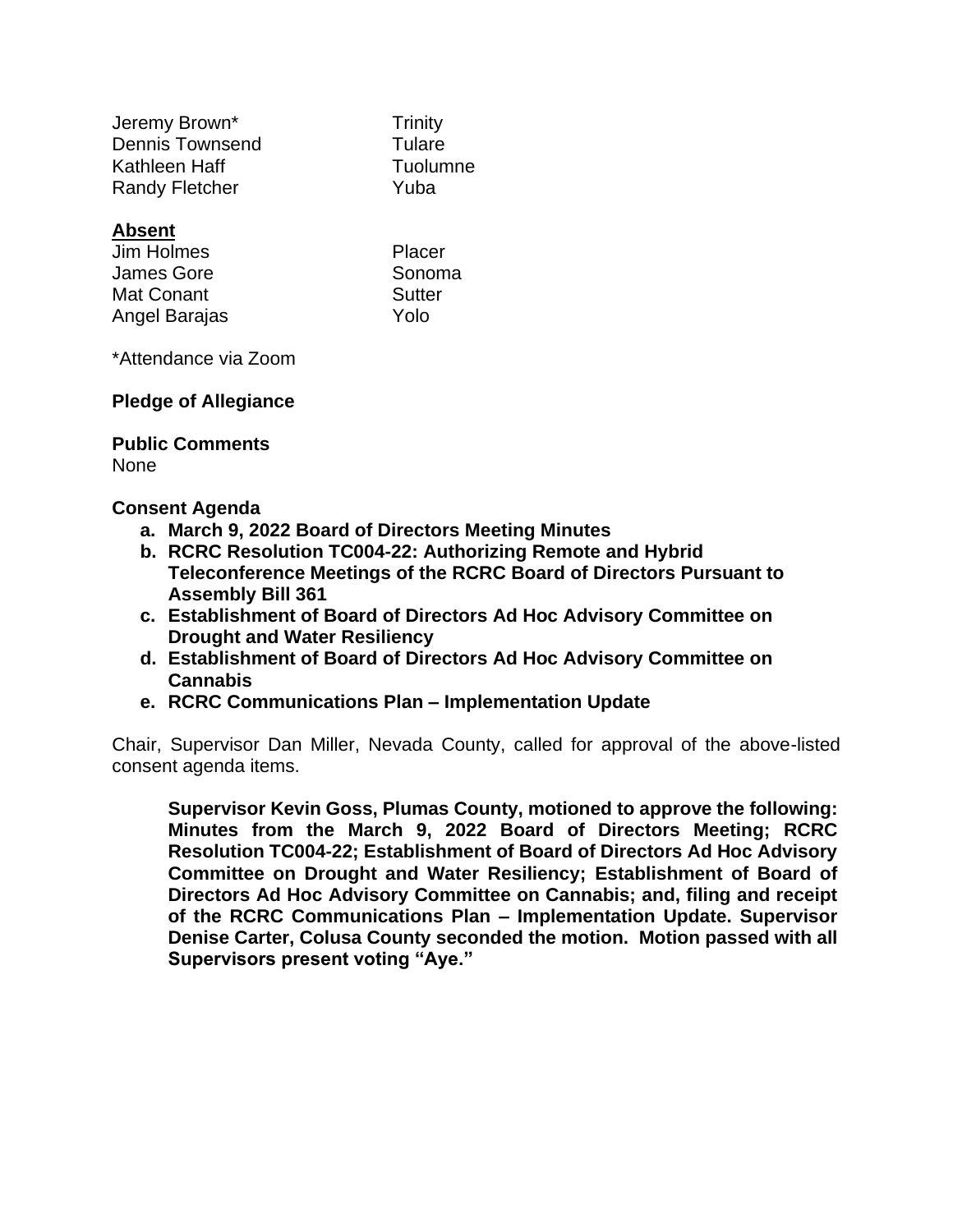# **RCRC Chair's Report**

Chair, Supervisor Dan Miller, Nevada County, reported on the California State Association of Counties' (CSAC) 2022 Legislative Conference that took place April 20-21 in Sacramento. Supervisor Miller highlighted the keynote presentation by Governor Newsom and a number of good quality breakout sessions.

### **President's Report**

Patrick Blacklock, President and CEO, provided a report on recent activities the organization is engaged on that align with the RCRC Strategic Plan goals. They are:

- Equitable Access: down payment assistance program for county employees launched by the Golden State Finance Authority; and, partnership with Calbright College to offer workforce development programs in rural communities.
- Impactful Advocacy: creation of new Ad Hoc Committees; and, recent legislative and regulatory successes by the Governmental Affairs Department, including advocacy work on RCRC-sponsored bills and other bills that impact rural counties.
- Healthy Communities: the Golden State Natural Resources application for the U.S. Department of Agriculture's grant; and, potential grant writing support services for RCRC Member Counties.
- Operational Excellence: establishment of a reserve policy; fiscal forecast preparation; and, an upcoming training on how to handle First Amendment Auditors.

#### **Member County Concerns and Issues**

Supervisor Bob Tiffany, San Benito County, shared that San Benito County is experiencing negotiation issues with in-home care workers represented by the local Service Employees International Union.

Supervisor Gerry Hemmingsen, Del Norte County, shared his concern that Del Norte County does not have the resources and facilities available to hold mentally ill inmates that are found incompetent to stand trial. Supervisor Hemmingsen inquired if the facility located in Susanville (Lassen County) can be an option.

Supervisor Rex Bohn, Humboldt County, echoed Supervisor Hemmingsen's sentiment regarding the issue of dealing with mentally ill inmates, noting that several nurses were recently attacked in Humboldt County.

Supervisor Michael Kelley, Imperial County, shared that a giant cache of lithium was recently discovered in the Salton Sea in Imperial County which has piqued the interest of state and federal governments.

Supervisor Daron McDaniel, Merced County, announced that Merced County's inland port project launched on May 1<sup>st</sup>, and noted that the Fresno Council of Governments is vying to be the controlling agent for the distribution of funding.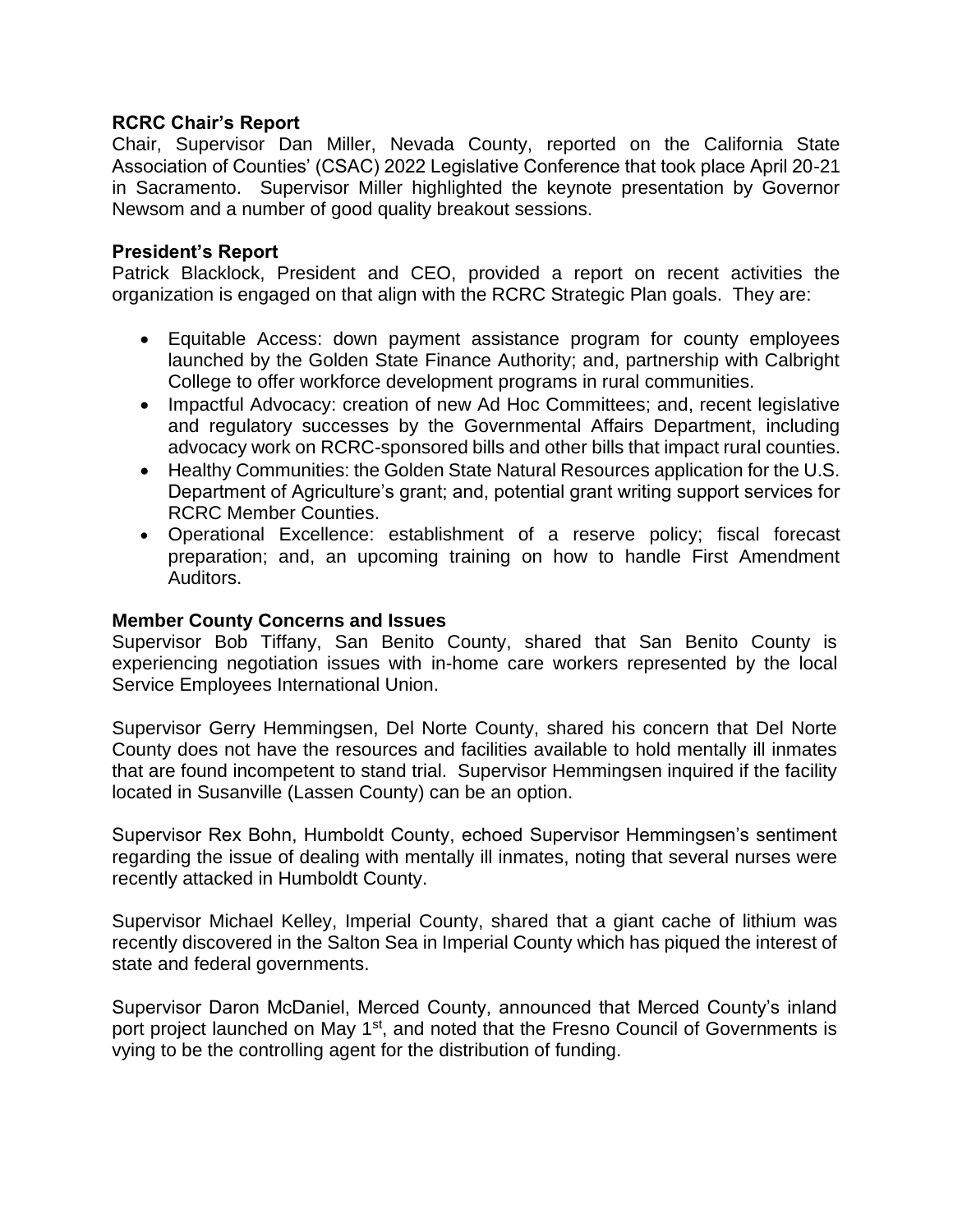Supervisor Bob Williams, Tehama County, shared that he visited legislative offices while he was in Sacramento to attend CSAC's 2022 Legislative Conference, and noted that it was a great opportunity to reconnect with legislative offices now that it is reopened to the public.

Supervisor Dan Miller, Nevada County, shared that there is a dispute to reopen the Idaho-Maryland Mine in Nevada County.

Supervisor Doug Teeter, Butte County, referenced Assembly Bill 38 (Chapter 391, Statues of 2019) regarding defensible space inspections, and discussed the issue of complying with defensible space requirements for buyers and sellers of a property.

Supervisor Chris Lopez, Monterey County, shared that Monterey County's County Administrative Officer Charles McKee has announced his retirement, effective at the end of the year.

Supervisor EJ Crandell, Lake County, shared that Lake County's County Administrative Officer has recently retired, and Susan Parker is serving as the Interim County Administrative Officer.

Supervisor Miles Menetrey, Mariposa County, shared that Mariposa County has been dealing with an individual that is regularly suing Mariposa County for non-compliance of the Americans with Disabilities Act (ADA).

Supervisor Randy Fletcher, Yuba County, thanked RCRC staff for their ongoing work on fire, water, broadband, and other issues on behalf of rural counties.

Supervisor Glenn McGourty, Mendocino County, shared that the Mendocino County Board of Supervisors recently adopted a proclamation in support of Ukraine.

Supervisor Geri Byrne, Modoc County, stated that counties are dealing with inflation, and inquired about assembling a discussion on how counties are dealing with it. Supervisor Byrne also discussed her concern regarding Senate Bill 1044 (Durazo) regarding states of emergency and employees.

Supervisor Dennis Townsend, Tulare County, voiced his concern regarding Senate Bill 1 (Chapter 5, Statues of 2017) funding to fix rural roads. Supervisor Townsend stated that CSAC is currently working on a vehicle registration legislation that could alleviate the burden on counties.

Supervisor Brian Oneto, Amador County, echoed the sentiments of several RCRC Board Members, including concern in dealing with mentally ill inmates, ADA non-compliance lawsuits, and SB 1 funding formula. Supervisor Oneto also voiced his concern regarding the Pacific Gas and Electric Company (PG&E) not properly removing trees that are cut down.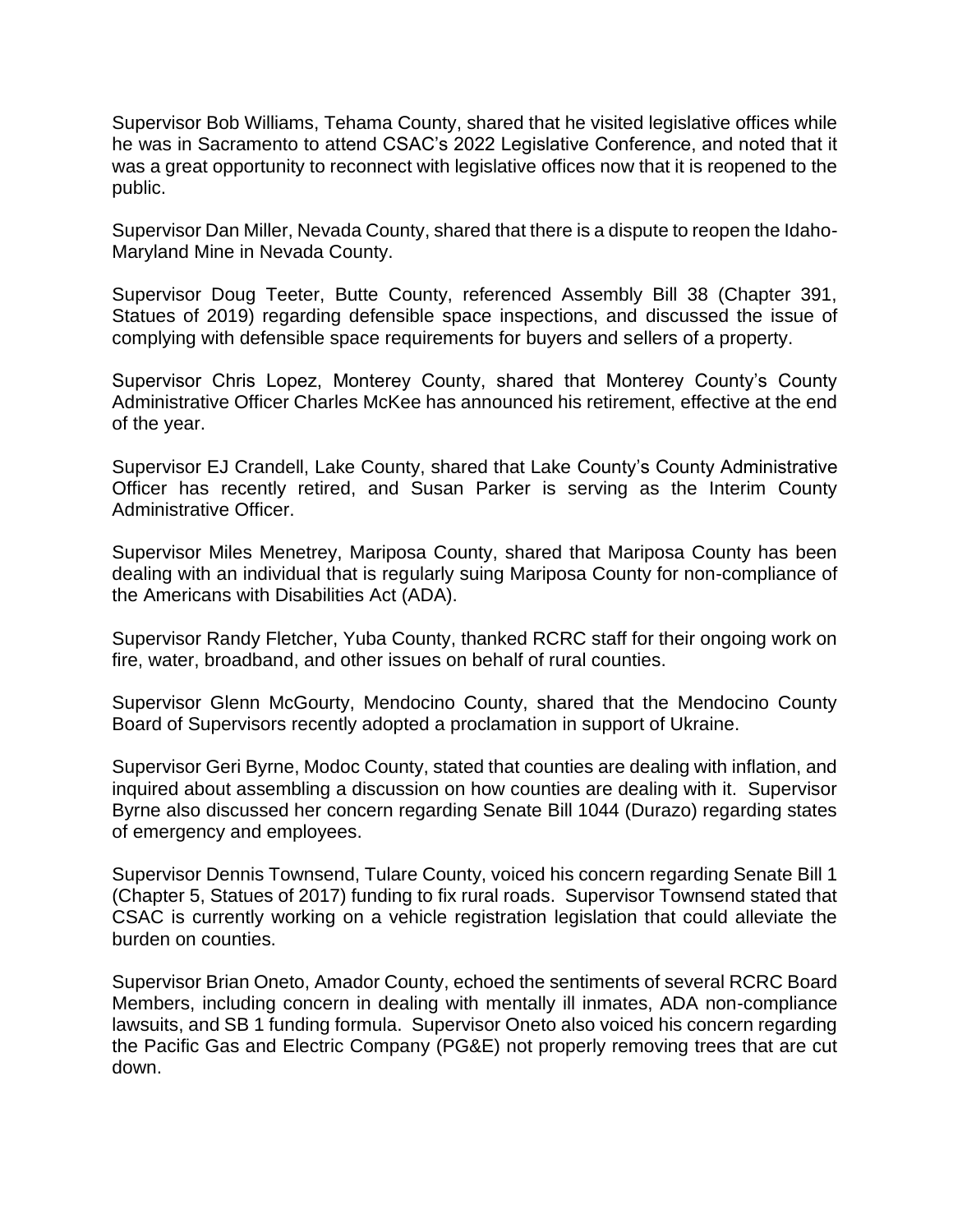Supervisor Michael Kobseff, Siskiyou County, shared his concern regarding the California Department of Fish and Wildlife's flat fee on development projects both small and large. Supervisor Kobseff also discussed his concern regarding Timber Harvest Plans for small landowners.

Supervisor Robert Poythress, Madera County, shared his concern regarding the Strategic Growth Council's transportation assessment report and implementation as part of Assembly Bill 285 (Chapter 605, Statues of 2019), and asked RCRC to engage on this issue.

Supervisor Jeremey Brown, Trinity County, inquired if fellow RCRC Member Counties have had experience with high upfront costs to access the Federal Emergency Management Agency funding for disaster relief. Supervisor Brown also discussed the issue of personnel retention issues as deputies tend to move to more populated areas, and noted possibly utilizing the American Rescue Plan funds for one-time bonuses.

Supervisor Stacy Corless, Mono County, spoke about her interest in a wildlife crossing project in Mono County, and noted that budgetary and legislative efforts should not only focus on urban areas.

Supervisor Tim Garman, Shasta County, echoed Supervisor Hemmingsen's sentiment regarding the issue of dealing with mentally ill inmates, and requested for a discussion on joint efforts to address this area of concern. Supervisor Garman also echoed Supervisor Oneto's concern regarding PG&E leaving behind trees that are cut down, and suggested to counties to reach out to their local PG&E representative to facilitate cleanup.

#### **Water Issues Update**

Sidd Nag, Policy Advocate, provided an update on current issues involving California's water policy. Mr. Nag discussed Governor Newsom's issuance of an amended emergency drought proclamation on March 28<sup>th</sup> that enacts new directives and restrictions, including directing new water use conservation targets, placing limits on permissible landscaping, requiring maintenance of fish habitat, creating new rules on water hauling, increasing focus on illegal diversions, restricting new well permits, and promoting groundwater recharge. Mr. Nag focused on the expanded drought order's most far-reaching provision which would affect the issuance of new well permits by local authorities.

Mr. Nag discussed the Legislature's continued review of water-related State Budget items which include over \$750 million to various programs to support drought-related activities. RCRC staff will have more information once the Governor's May Revision is released next month.

Mr. Nag reported on the following water-related legislation: Assembly Bill 2201 (Bennett); and, Senate Bill 1157 (Hertzberg).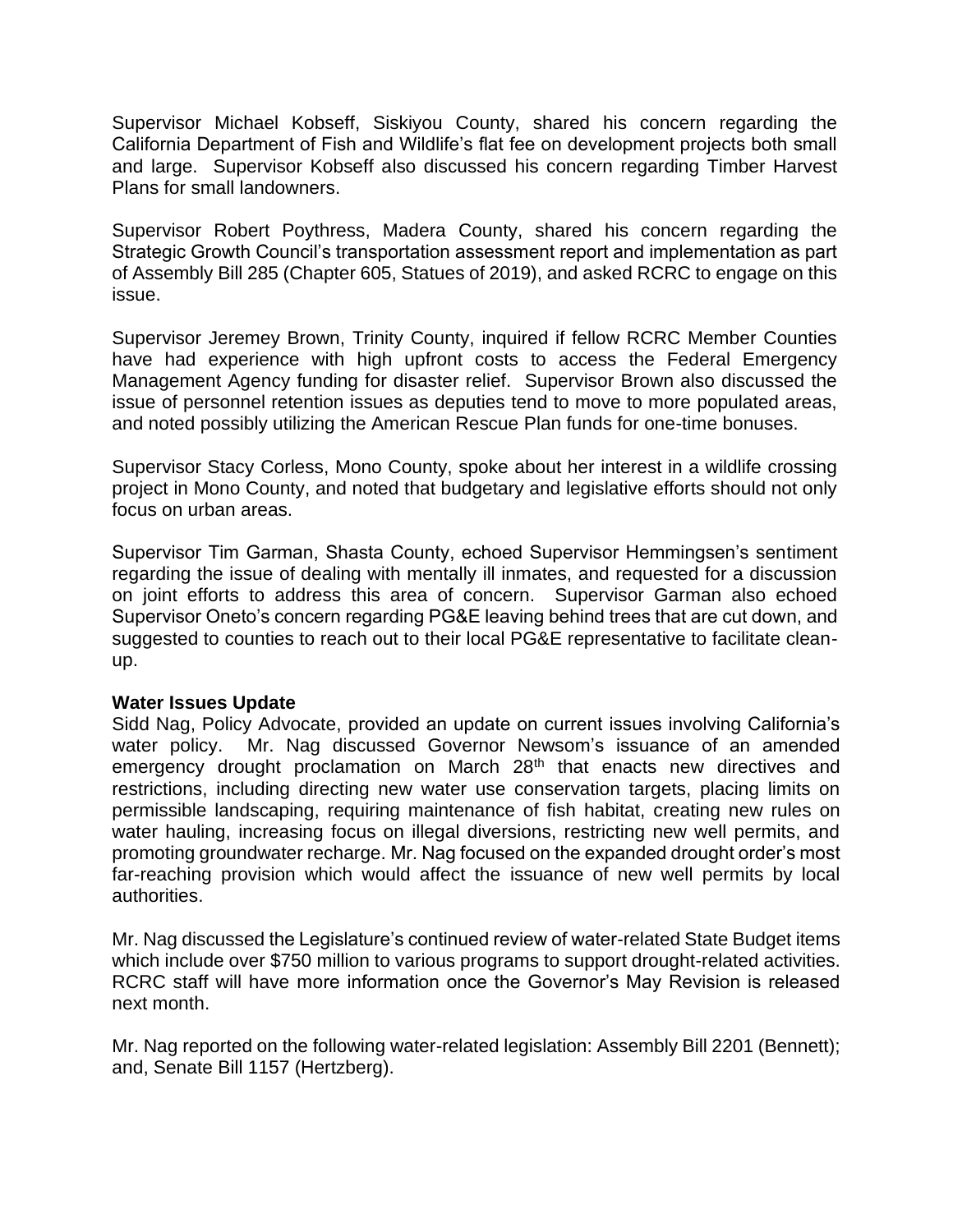Following the presentation, the RCRC Board of Directors discussed at length the Governor's expanded drought order and threat to local control.

### **Ad Hoc Advisory Committee on Wildfire and Forest Stewardship Update**

Staci Heaton, Senior Policy Advocate, provided a report on the activities of the Ad Hoc Advisory Committee on Wildfire and Forest Stewardship (Committee). Since September 2021, the Committee has convened five times, and examined the topics of home hardening/defensible space, communication with PG&E, the USDA Forest Service's (USFS) 10-Year Strategy, and accessing mitigation funding. The Committee had conversations with the former Director of the California Department of Forestry and Fire Protection Ken Pimlott, representatives from PG&E, representatives from the USDA Forest Service Pacific Southwest Region, and Sonoma County staff.

At the next meeting, the Committee will make policy recommendations on RCRC's federal fire suppression strategy, including discussion surrounding H.R. 6903 (McClintock), the National Association of Counties' Proposed Interim Resolution Requesting USFS Rulemaking and the National Environmental Policy Act for Wildland Fire Management is Imperative with Immediate Interim Initial Fire Attack Direction, and USFS Chief Randy Moore's Letter of Intent for Wildfire.

The Committee will continue to meet through September 2022, at which time it will deliver a final report of recommendations to the RCRC Board of Directors for consideration.

#### **Forest Management and Wildfire Update**

Staci Heaton provided an update on efforts in the Legislature and various state and federal agencies to address California's persistent and catastrophic wildfire events. Ms. Heaton discussed RCRC's State Budget request for state wildfire and forest resilience budget expenditures which include at least \$3 billion over the next two years and \$50 million each year in transportation subsidies for biomass infrastructure as well as other investments to aid in the state's forest resilience goals.

Ms. Heaton provided an update on the USFS's 10-Year strategy, whereby USFS has approved its first 10 investments to landscapes with two in California (North Yuba and Stanislaus Counties).

Ms. Heaton highlighted the following forest management- and wildfire-related legislation: Assembly Bill 1717 (Aguiar-Curry); Assembly Bill 1644 (Flora); and, Senate Bill 926 (Dodd).

Ms. Heaton discussed RCRC's recent appointment by the Office of the State Fire Marshall to serve on the Wildfire Mitigation Advisory Committee (WMAC) as created by Assembly Bill 9 (Chapter 225, Statues of 2021). WMAC will be meeting monthly to develop community wildfire preparedness and mitigation efforts.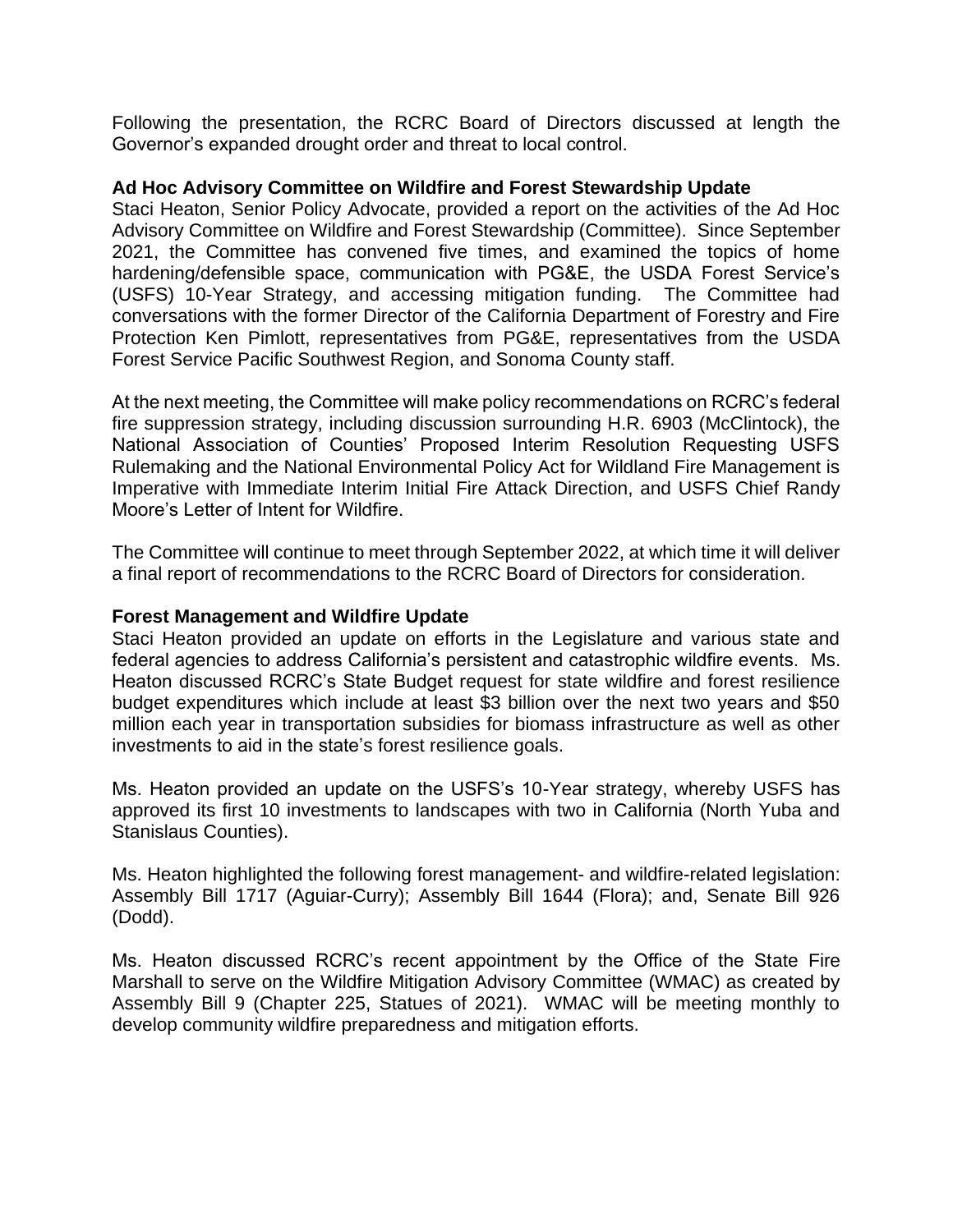Following the presentation, the RCRC Board of Directors discussed the potential revitalization of the Tree Mortality Task Force, and external firefighting services available to put out wildfires.

### **State and Federal 30 by 30 Conservation Efforts**

Staci Heaton provided an update on the efforts to conserve 30 percent of the state's lands and coastal waters and 30 percent of the nation's lands and waterways by 2030 under the "30x30" plan. RCRC has participated in several workshops and has filed a comment letter expressing concern on the definition of "conservation" as well as apprehension over the state's neglect in addressing how it plans to work with the federal strategy, local governments, and regional conservation programs that are currently underway. RCRC also expressed concern over the state potentially acquiring more land that are under the state's management, as well as the exclusion of federal lands.

The State Legislature has also held an informational hearing to discuss the 30x30 plan's incomplete nature of the initial draft, the need to address forest land management, and revitalization or restructuring of the Williamson Act program.

RCRC will continue to engage on both state and federal 30x30 plan policy, including working with the National Association of Counties as they advocate the Biden Administration on the America the Beautiful Initiative.

The RCRC Board of Directors discussed at length the importance of revitalizing the Williamson Act program. Mary-Ann Warmerdam, Senior Vice President Governmental Affairs, expressed appreciation for ongoing RCRC Member County engagement and interest, and noted that follow-up with legislators can amplify RCRC's visibility at the State Capitol.

# **California Public Utilities Commission Update**

Leigh Kammerich, Policy Advocate, and Tracy Rhine, Senior Policy Advocate, provided an update on RCRC's involvement at the California Public Utilities Commission (CPUC), including the California Advanced Services Fund's (CASF) Broadband Loan Loss Reserve (LLR) program, the broadband Federal Funding Account (FFA), the Minimum Service Quality Standards Proceeding, improvements to CPUC and the Office of Energy Infrastructure, and update to the large utility Wildfire Mitigation Plan.

Ms. Rhine discussed RCRC's recent submission of the CASF's Broadband LLR program, Phase IIA, and Whitepaper to CPUC, which would provide funding to cover costs related to the financing of broadband infrastructure by a local government agency or nonprofit organization. Ms. Rhine discussed the CPUC's adoption of rules for the \$2 billion broadband FFA grant program. The FFA Decision lowers the pricing cap commitment to five years, allows for Consumer Price Index adjustment, and eliminates the requirement for low-cost service offering beyond participation in the federal Affordable Connectivity Program. The CPUC must now determine "priority areas" that represent eligible project areas within each county. Finally, Ms. Rhine also discussed RCRC requesting party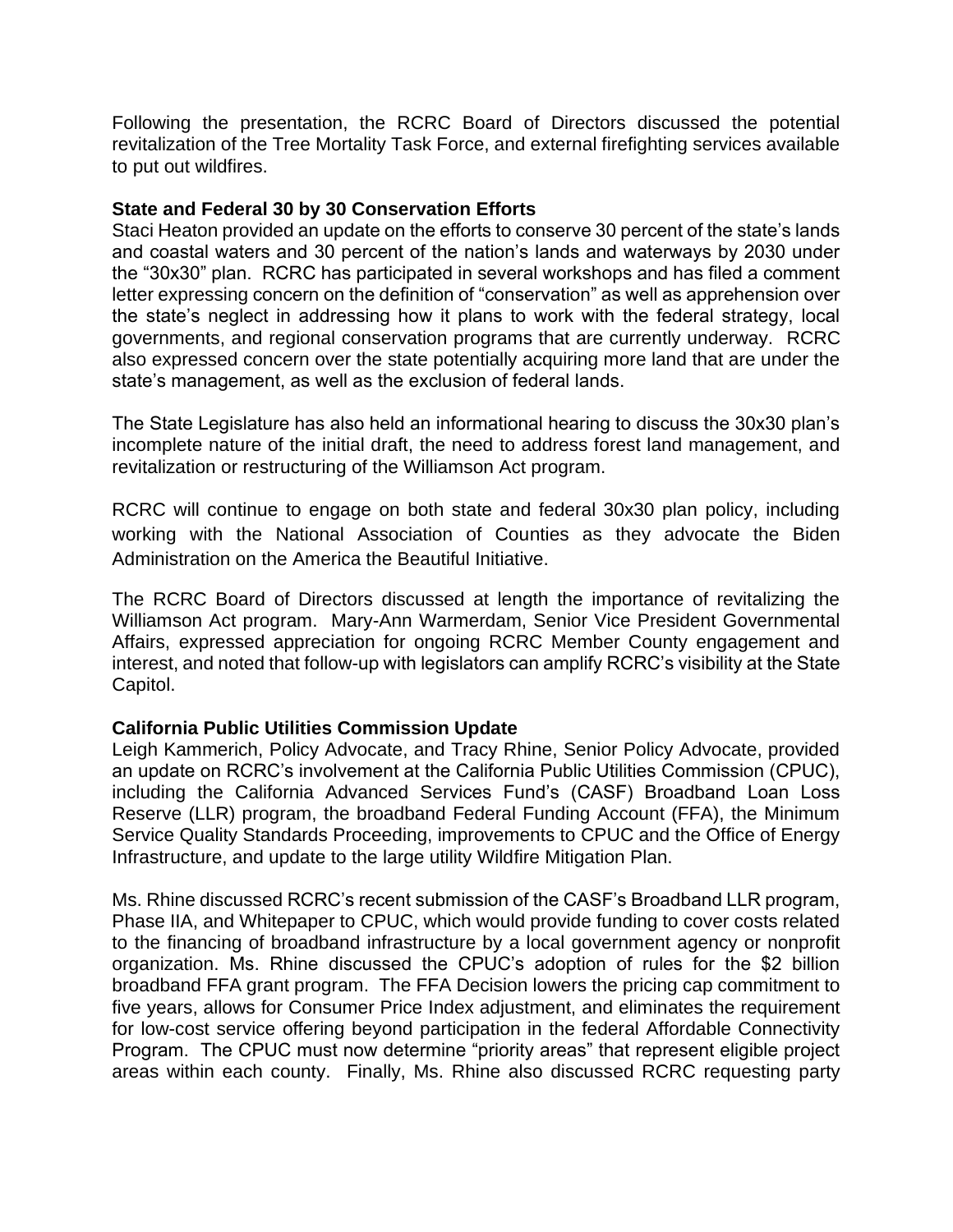status to a new proceeding on minimum service quality standards for Voice Over Internal Protocol, wireless, and broadband service.

Ms. Kammerich reported that RCRC recently submitted comments on the large Investor-Owned Utilities 2022 Wildfire Mitigation Plan updates. Ms. Kammerich also discussed the State Auditor's recommendations to CPUC's and the Office of Energy Infrastructure Safety's oversight of electrical safety and reliability.

The RCRC Board of Directors discussed CPUC's priorities and RCRC's ongoing engagement with CPUC.

# **Other Regulatory Committee Issues**

Tracy Rhine provided an update on the Board of Forestry's (BOF) Fire Safe Regulations (Regulations). Ms. Rhine reminded supervisors that the BOF tabled further discussion in March following stakeholder feedback. At that time, RCRC and a working group of local governments submitted comments urging the BOF to reconsider its approach of the rulemaking process. The BOF has now released the agenda for the upcoming meeting to discuss the Regulations. While language for the revised draft has yet to be released, it is expected to be narrowed down in scope. RCRC staff will continue to monitor and engage with the BOF on the Regulations.

### **State & Federal Legislative Update**

Mary-Ann Warmerdam provided an update on issues being addressed at the state level, including budget and legislative deadlines and schedule.

On behalf of John Kennedy, Policy Advocate, Ms. Warmerdam reported on Assembly Bill 2481(Smith), regarding hazardous waste collection and management.

Staci Heaton reported on Assembly Bill 2419 (Bryan), which would create a state Justice40 Oversight Committee to oversee expenditure of funds.

Sarah Dukett, Policy Advocate, reported on the following legislation:

- Brown Act Assembly Bill 1944 (Lee); Assembly Bill 2449 (B. Rubio); and, Senate Bill 1100 (Cortese).
- Community Assistance, Recovery and Empowerment Court Assembly Bill 2830 (Bloom); and, Senate Bill 1338 (Hueso).
- Cannabis Senate Bill 1186 (Wiener); Senate Bill 1326 (Caballero); and, Senate Bill 1426 (Caballero).
- Public Safety/Emergency Management Assembly Bill 1608 (Gipson); and Senate Bill 1044 (Durazo) .

Sidd Nag reported on the following topics of interest: wildlife crossing, transportation planning, and climate resiliency projects.

Following an update at the state level, American Continental Group's Senior Partner Sheryl Cohen, provided an update on issues being addressed at the federal level. As